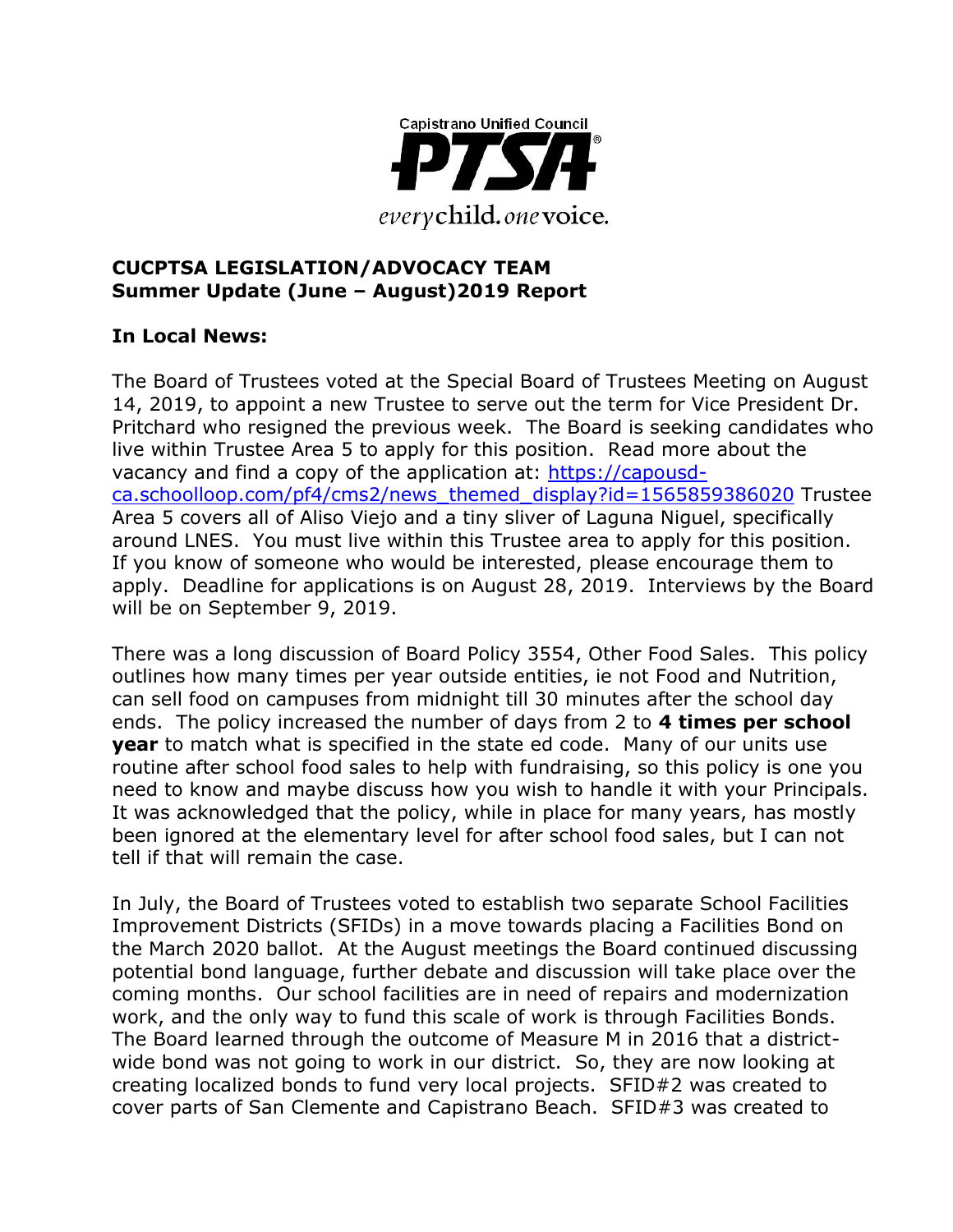cover Dana Point, Laguna Niguel, and Aliso Viejo. Both SFIDs do NOT cover any area with a current mello-roos payment, these areas were specifically excluded from the SFIDs. The project lists for the potential bond measures were created through analysis of the Kitchell Site Reports for needed repairs and input from community stakeholders as to what their vision is for their local schools. There will be continued discussion and reporting out on this as we move into the school year.

The District launched a new online magazine about the amazing things happening across our district in June. It is CUSD Insider and can be found at <http://cusdinsider.org/> Please take the time to share this online resource with our families, it provides a site for accurate information about our district to counter the mis-information that is spread.

### **Solar Panels at its high schools should save Capistrano Unified School District millions over the next two decades** – in OC Register -

[https://www.ocregister.com/2019/06/04/solar-panels-at-its-high-schools](https://www.ocregister.com/2019/06/04/solar-panels-at-its-high-schools-should-save-capistrano-unified-school-district-millions-over-the-next-two-decades/)[should-save-capistrano-unified-school-district-millions-over-the-next-two](https://www.ocregister.com/2019/06/04/solar-panels-at-its-high-schools-should-save-capistrano-unified-school-district-millions-over-the-next-two-decades/)[decades/](https://www.ocregister.com/2019/06/04/solar-panels-at-its-high-schools-should-save-capistrano-unified-school-district-millions-over-the-next-two-decades/)

Agendas from the most recent Board of Trustee meetings can be found here:

August 21, 2019 – Board Meeting –[http://capousd](http://capousd-ca.schoolloop.com/file/1514016268888/1531973256666/7102304698186230701.pdf)[ca.schoolloop.com/file/1514016268888/1531973256666/710230469818623070](http://capousd-ca.schoolloop.com/file/1514016268888/1531973256666/7102304698186230701.pdf) [1.pdf](http://capousd-ca.schoolloop.com/file/1514016268888/1531973256666/7102304698186230701.pdf) August 14, 2019 – Board Meeting - [http://capousd](http://capousd-ca.schoolloop.com/file/1514016268888/1455438848279/5804615940164675073.pdf)[ca.schoolloop.com/file/1514016268888/1455438848279/580461594016467507](http://capousd-ca.schoolloop.com/file/1514016268888/1455438848279/5804615940164675073.pdf) [3.pdf](http://capousd-ca.schoolloop.com/file/1514016268888/1455438848279/5804615940164675073.pdf) July 17, 2019 - Board Meeting - [http://capousd](http://capousd-ca.schoolloop.com/file/1514016268888/1455438848279/3288309630009719271.pdf)[ca.schoolloop.com/file/1514016268888/1455438848279/328830963000971927](http://capousd-ca.schoolloop.com/file/1514016268888/1455438848279/3288309630009719271.pdf) [1.pdf](http://capousd-ca.schoolloop.com/file/1514016268888/1455438848279/3288309630009719271.pdf) June 26, 2019 – Special Board Meeting – [http://capousd](http://capousd-ca.schoolloop.com/file/1514016268888/1531973256666/8851756070531126665.pdf)[ca.schoolloop.com/file/1514016268888/1531973256666/885175607053112666](http://capousd-ca.schoolloop.com/file/1514016268888/1531973256666/8851756070531126665.pdf) [5.pdf](http://capousd-ca.schoolloop.com/file/1514016268888/1531973256666/8851756070531126665.pdf) June 26, 2019 – Board Workshop – [http://capousd](http://capousd-ca.schoolloop.com/file/1514016268888/1531973256666/8648752022033468555.pdf)[ca.schoolloop.com/file/1514016268888/1531973256666/864875202203346855](http://capousd-ca.schoolloop.com/file/1514016268888/1531973256666/8648752022033468555.pdf) [5.pdf](http://capousd-ca.schoolloop.com/file/1514016268888/1531973256666/8648752022033468555.pdf) June 12, 2019 - Board Meeting - [http://capousd](http://capousd-ca.schoolloop.com/file/1514016268888/1531973256666/7747044126910518033.pdf)[ca.schoolloop.com/file/1514016268888/1531973256666/774704412691051803](http://capousd-ca.schoolloop.com/file/1514016268888/1531973256666/7747044126910518033.pdf) [3.pdf](http://capousd-ca.schoolloop.com/file/1514016268888/1531973256666/7747044126910518033.pdf) May 22, 2019 – Board Meeting - [http://capousd](http://capousd-ca.schoolloop.com/file/1514016268888/1531973256666/1851516600361158887.pdf)[ca.schoolloop.com/file/1514016268888/1531973256666/185151660036115888](http://capousd-ca.schoolloop.com/file/1514016268888/1531973256666/1851516600361158887.pdf)

[7.pdf](http://capousd-ca.schoolloop.com/file/1514016268888/1531973256666/1851516600361158887.pdf)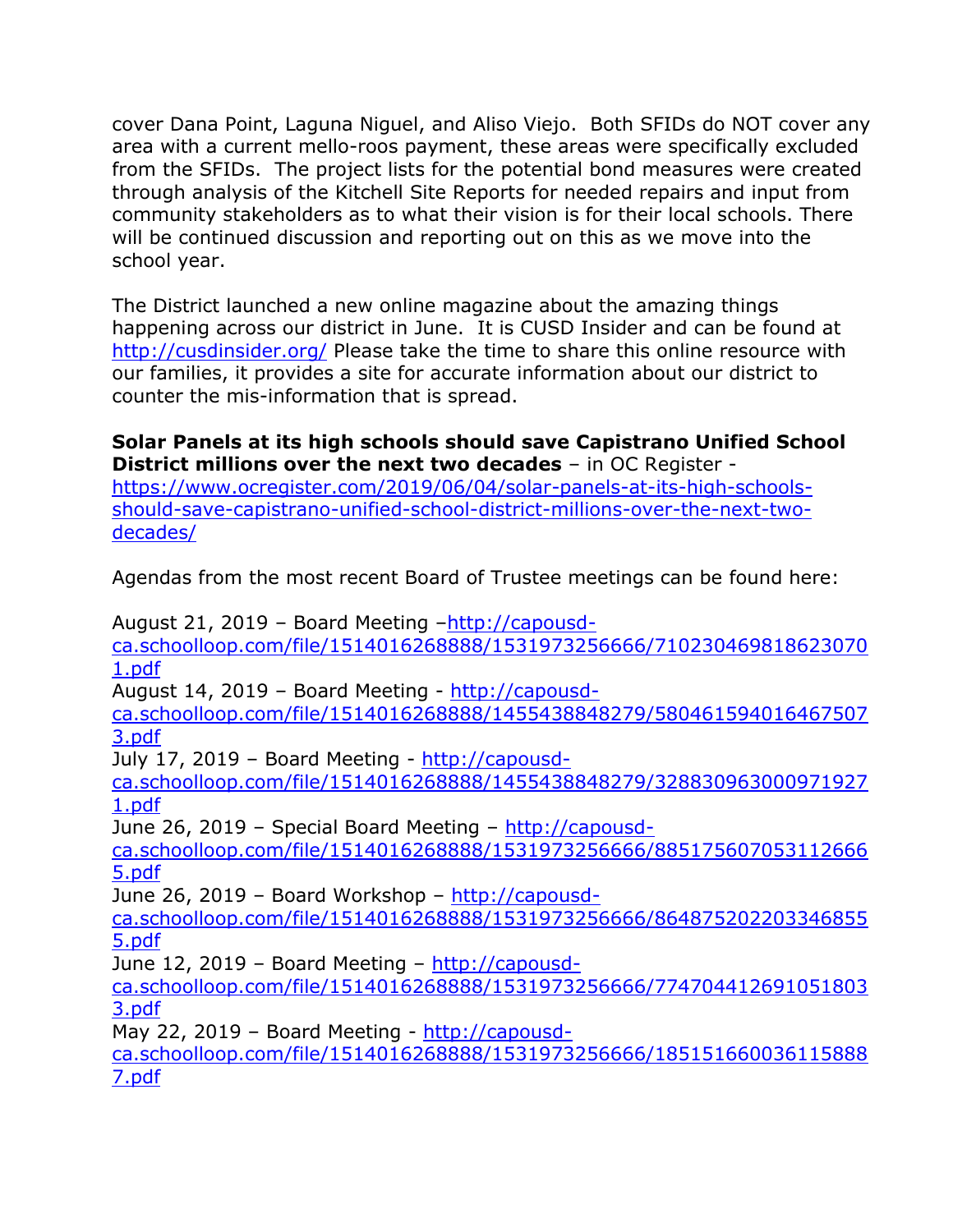May 13, 2019 - Special Board Meeting - [http://capousd](http://capousd-ca.schoolloop.com/file/1514016268888/1531973256666/3503831860888169182.pdf)[ca.schoolloop.com/file/1514016268888/1531973256666/350383186088816918](http://capousd-ca.schoolloop.com/file/1514016268888/1531973256666/3503831860888169182.pdf) [2.pdf](http://capousd-ca.schoolloop.com/file/1514016268888/1531973256666/3503831860888169182.pdf)

Minutes and Audio Recordings of Meetings can be found at [https://capousd](https://capousd-ca.schoolloop.com/pf4/cms2/view_page?d=x&group_id=1514016268888&vdid=wi10b1qsopu12s)[ca.schoolloop.com/pf4/cms2/view\\_page?d=x&group\\_id=1514016268888&vdid=](https://capousd-ca.schoolloop.com/pf4/cms2/view_page?d=x&group_id=1514016268888&vdid=wi10b1qsopu12s) [wi10b1qsopu12s](https://capousd-ca.schoolloop.com/pf4/cms2/view_page?d=x&group_id=1514016268888&vdid=wi10b1qsopu12s) Minutes are listed once approved, audio is typically posted within a day or two of the meeting. Also, on this page are links to 2018-2019 minutes/agendas/audio and previous years.

# **From Fourth District PTA:**

### **Talking Points for Legislative Chairs, June, 2019**

Details are in the June issue of the *Advocacy Communicator.*

- Governor Newsom issued his "May revise" budget, which includes more money for education. Total funding for education, including early child hood programs, would be \$147 billion, about \$3.8 billion more than the current year. About \$1.5 billion would go to several early childhood programs, one of the governor's priorities. There would also be more money to train and retain teachers, promote computer science education and help school districts deal with rising pension costs. Special education funding would increase by about 21 percent and about \$400 million would go into an education Rainy Day fund.
- The May revision also asks for a statute that would regulate how charter schools accept students.
- During the next weeks state lawmakers will work with the governor to develop a final state budget. The state Constitution requires the legislators to complete the budget by June 15 and the governor must sign it by June 30.
- California State PTA issued a statement saying the budget is a smart investment but does not fix the long-term needs of schools. "As schools continue to struggle with growing expenses, we urge the governor and the legislature to develop a plan to bring California education funding to the levels of our highest-performing states."
- A bill being considered in the Legislature is designed to do just that. AB 39 sets a goal of increasing the base grant in the Local Control Funding Formula until it reaches the national average in per pupil spending. It is estimated that this would require an additional \$33 billion. California State PTA supports this bill, which was passed by the Assembly in May. It must be approved by the State Senate and signed by the Governor in order to become law.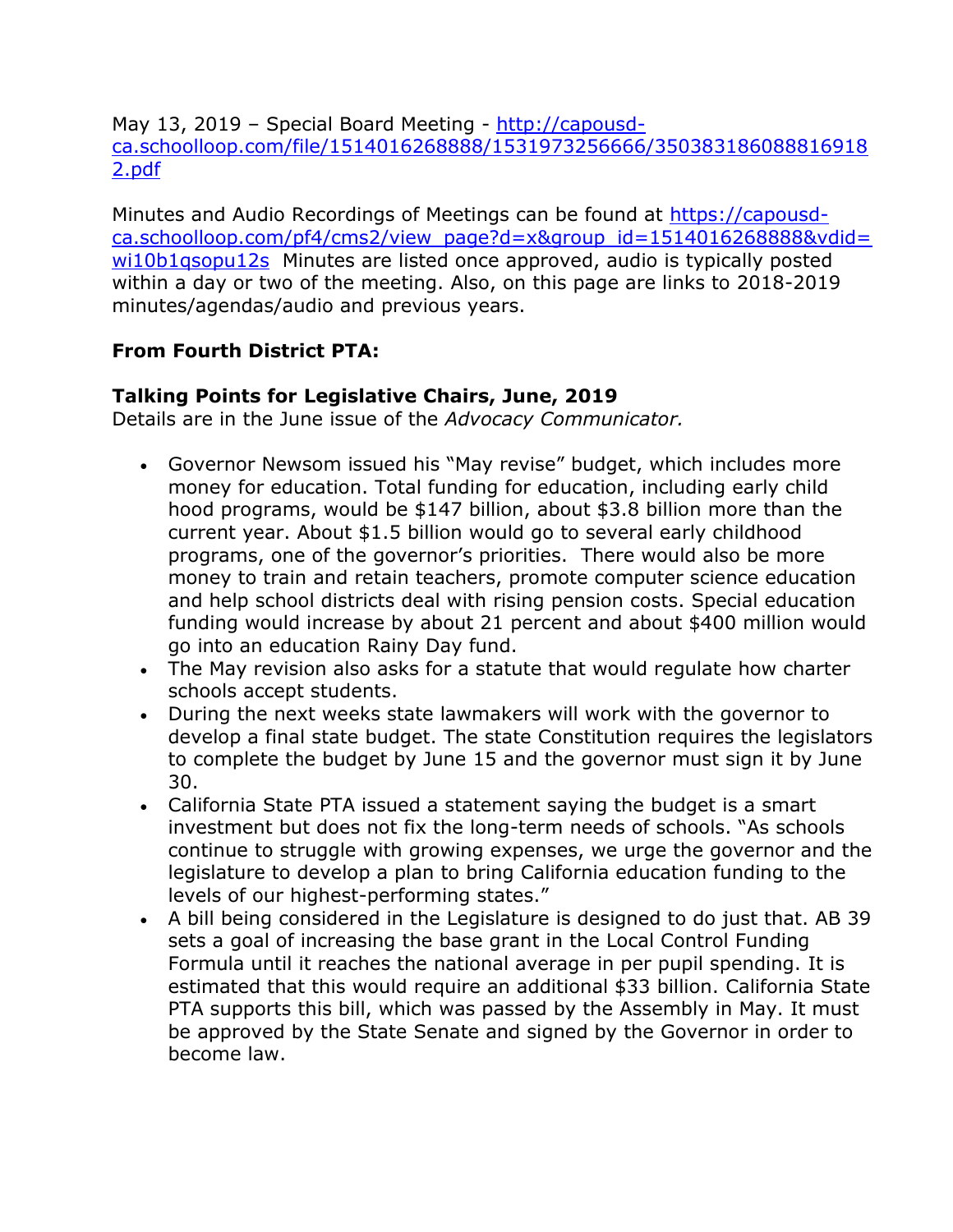Our school district should be finishing up the LCAP process for this year. Now is a good time to review and reflect on the revised LCAP and our involvement in developing it. The *Communicator* has some good questions to ask ourselves.

Back issues of the Communicator can be found at: <http://www.fourthdistrictpta.org/advocacy-communicator/>

# **In State News:**

**With Growing Calls for more mental health services, states tackle school counselor caseloads** by Linda Jacobson - A 250-to-1 ratio is recommended, but it's much higher in many states — Arizona peaks at 905-to-1. And funds aren't always available to help lower the numbers. – This article goes on to highlight the work that CUSD has done in hiring counselors at our elementary and middle schools. It highlights the positive steps taken, but notes there is still work to do. Read the entire article at:

[https://www.educationdive.com/news/with-growing-calls-for-more-mental](https://www.educationdive.com/news/with-growing-calls-for-more-mental-health-services-states-tackle-school-co/)[health-services-states-tackle-school-co/](https://www.educationdive.com/news/with-growing-calls-for-more-mental-health-services-states-tackle-school-co/)

**Report: Adolescent suicide rate hits 20-year high** by Amelia Harper - Recent research published in the Journal of the American Medical Association indicates the suicide rate for teens ages 15 to 19 is at its highest point in 20 years, and that suicide is now the second-leading cause of death for that age group, Education Week reports. The report, based on statistics from the Centers for Disease Control's Underlying Cause of Death database, reveals the increase has mainly occurred between 2007 and 2017, reaching a rate of 11.8 suicides per 100,000 in 2017, with males more than three times more likely than females to commit suicide. The rise in the suicide rate is attributed to increased use of social media, anxiety and depression, though the report suggests more research is needed. Read the complete article at: [https://www.educationdive.com/news/report-adolescent-suicide-rate-hits-20](https://www.educationdive.com/news/report-adolescent-suicide-rate-hits-20-year-high/) [year-high/](https://www.educationdive.com/news/report-adolescent-suicide-rate-hits-20-year-high/)

**Later School Start Time Bill SB328 Passes in Senate**: With the help of the advocacy of PTA parents, [SB 328 \(Portantino\)](http://capta.benchurl.com/c/l?u=8C7E95B&e=E5ECB7&c=4592C&t=0&l=2619006E&email=TepeYfBsuqqthho6K9B9EXzBjzlZ2TJR&seq=1) has passed in the California Senate and now will move to the Assembly for consideration.

SB 328 addresses the significant public health crisis of sleep-deprived teens by requiring high schools in California to start no earlier than 8:30 a.m. The bill has strong support from medical professionals, law enforcement and education advocates.

Based on recommendations of the [American Academy of Pediatrics](http://capta.benchurl.com/c/l?u=8C7E95C&e=E5ECB7&c=4592C&t=0&l=2619006E&email=TepeYfBsuqqthho6K9B9EXzBjzlZ2TJR&seq=1) and the [Centers for Disease Control,](http://capta.benchurl.com/c/l?u=8C7E95D&e=E5ECB7&c=4592C&t=0&l=2619006E&email=TepeYfBsuqqthho6K9B9EXzBjzlZ2TJR&seq=1) SB 328 would require middle and high schools to start later in order to align school schedules to the biological sleep rhythms of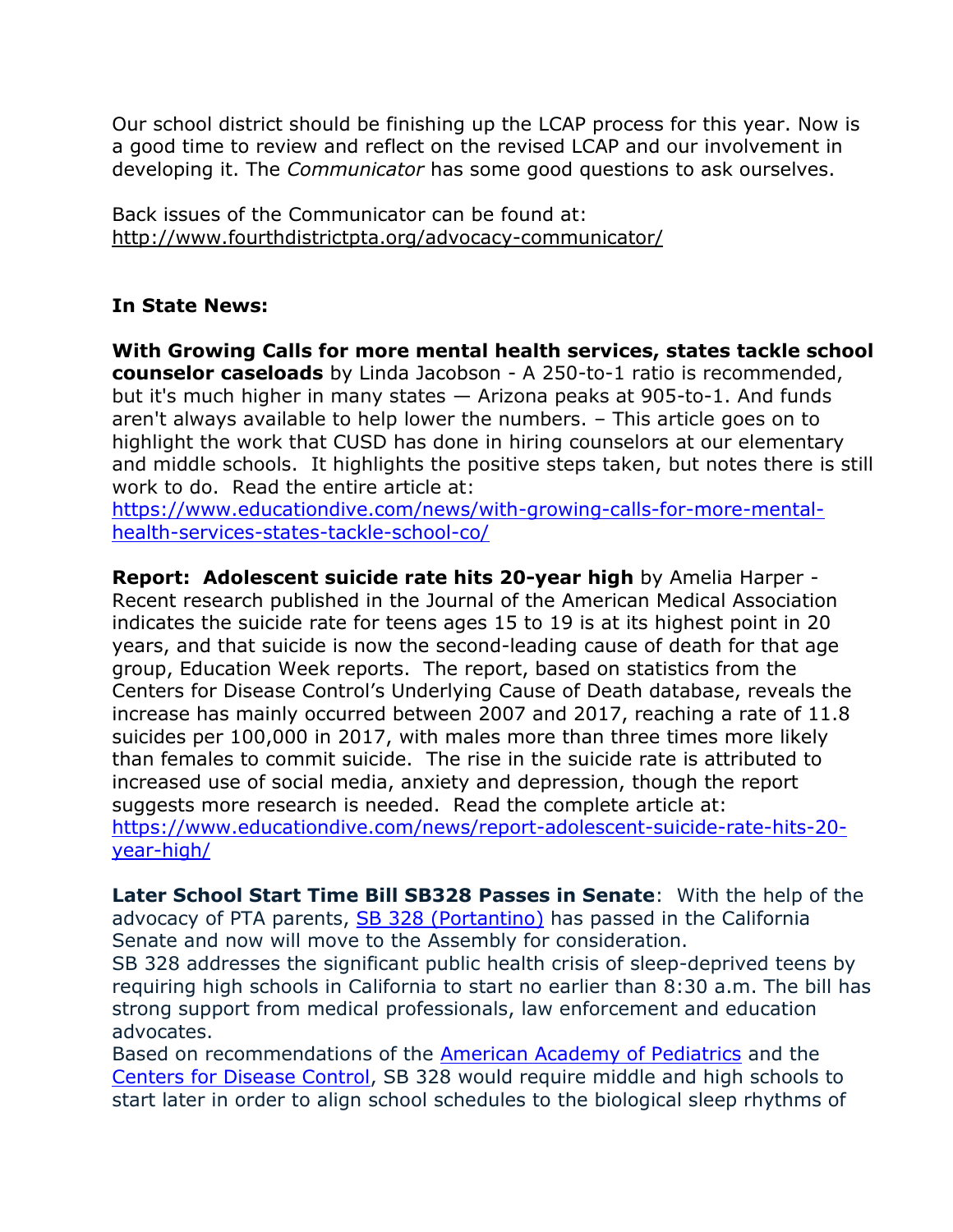adolescents, whose sleep-wake cycles begin to shift up to two hours later at the start of puberty.

School districts that have followed the recommendation and moved their start time later have seen increases in attendance, academic performance and graduation rates. Car accidents, frequency of suicidal thoughts, depression, drug use and sports injuries have all seen decreases after schools shift their start time to 8:30 a.m. or later.

The research is clear. Later school start time improves the health, safety, and academic success of our teens. Thank you California Senate for supporting this science and voting for our kids.

Background research:

[Let Them Sleep: AAP Recommends Delaying Start Times of Middle and High](http://capta.benchurl.com/c/l?u=8C7E95C&e=E5ECB7&c=4592C&t=0&l=2619006E&email=TepeYfBsuqqthho6K9B9EXzBjzlZ2TJR&seq=2)  [Schools to Combat Teen Sleep Deprivation](http://capta.benchurl.com/c/l?u=8C7E95C&e=E5ECB7&c=4592C&t=0&l=2619006E&email=TepeYfBsuqqthho6K9B9EXzBjzlZ2TJR&seq=2)

**Snooze, but don't lose: Study confirms academic benefits of later school start times** by Linda Jacobson - The study finds adolescents' math scores increase by 8% of a standard deviation, which represents about three months of learning, when they start school an hour later. Reading scores increase by 6% of a standard deviation. While there would be a "small academic cost" among students in the elementary grades, the researchers say those negative effects would disappear as students get older, and they also found the benefits spike with the onset of puberty  $-$  age 11 for girls and age 13 for boys. Read the complete article at: [https://www.educationdive.com/news/snooze-but](https://www.educationdive.com/news/snooze-but-dont-lose-study-confirms-academic-benefits-of-later-school-sta/)[dont-lose-study-confirms-academic-benefits-of-later-school-sta/](https://www.educationdive.com/news/snooze-but-dont-lose-study-confirms-academic-benefits-of-later-school-sta/)

**New push in California for later middle, high school start times: Legislature committee will consider whether state should set school start times** by Theresa Harrington - Although the bill originally banned both middle and high schools from starting before 8:30 a.m., Sen. Anthony Portantino, D-San Fernando Valley, agreed to amendments in May that would allow middle schools to start at 8 a.m. while keeping high school start times at 8:30 a.m., to give districts more flexibility in scheduling buses. The bill exempts rural districts because of bus scheduling challenges. Start times would exclude "zero periods," which are optional courses offered by some schools before the regular school day begins. The implementation period has also been stretched to three years to give districts time to prepare for the changes. Read the complete article at: [https://edsource.org/2019/revised-bill-proposes-later-school-start](https://edsource.org/2019/revised-bill-proposes-later-school-start-times-for-california-middle-high-school-students/)[times-for-california-middle-high-school-students/](https://edsource.org/2019/revised-bill-proposes-later-school-start-times-for-california-middle-high-school-students/)

**Study: Sleep-deprived teens more likely to participate in risky sexual behavior** by Shawna De La Rosa - A RAND Corporation study finds that sleepdeprived teens may be at a higher risk of unsafe sexual behaviors such as not using condoms and having sex while intoxicated. Other benefits often cited in the debate over later school start times include better grades, attendance and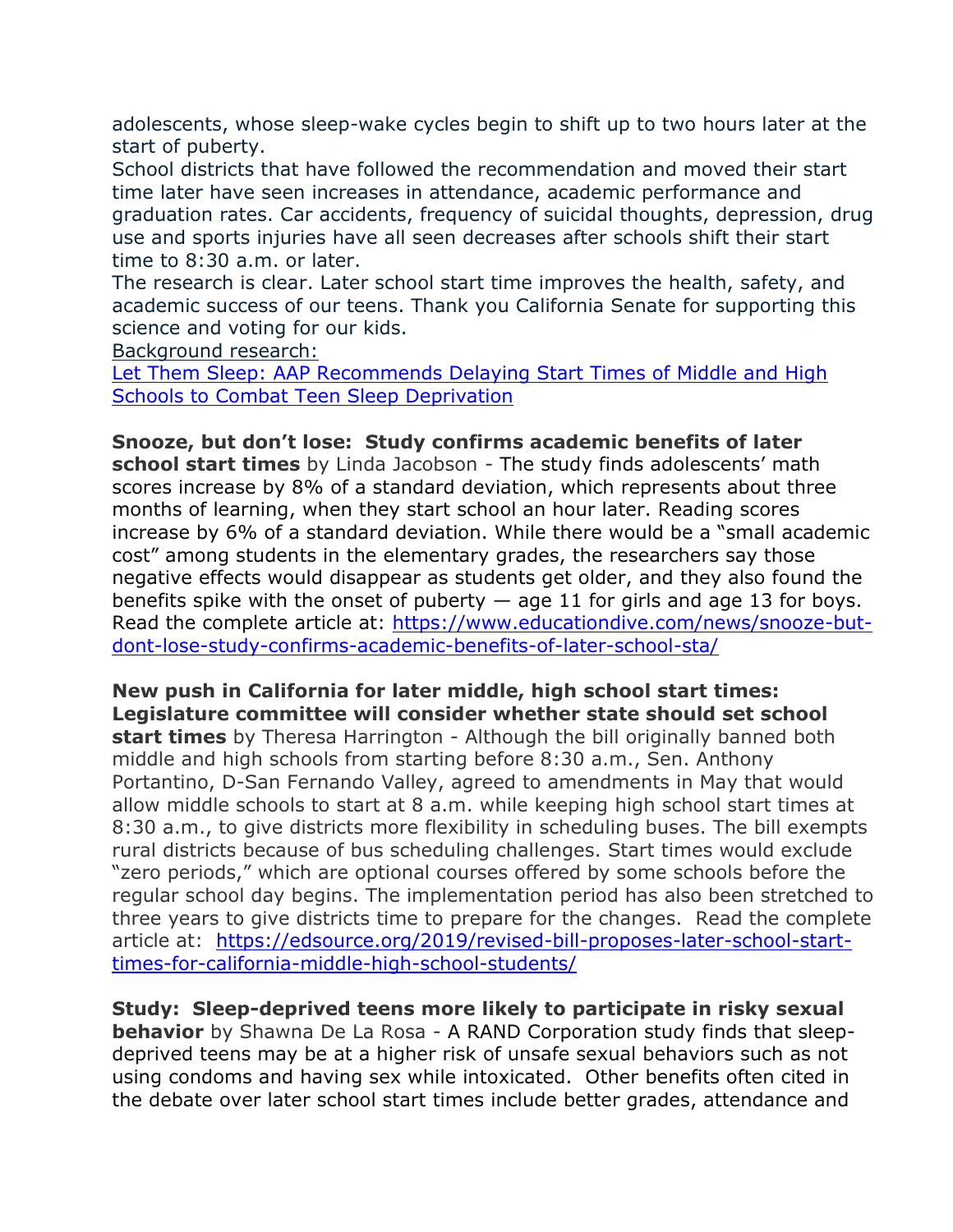decision-making skills. A University of Minnesota study found students who got more sleep had better grades and test scores, as well as fewer absences and car accidents. They also had lower rates of depression. Read the complete article at: [https://www.educationdive.com/news/study-sleep-deprived-teens-more](https://www.educationdive.com/news/study-sleep-deprived-teens-more-likely-to-participate-in-risky-sexual-beha/)[likely-to-participate-in-risky-sexual-beha/](https://www.educationdive.com/news/study-sleep-deprived-teens-more-likely-to-participate-in-risky-sexual-beha/)

**California approves new guidance for teaching sex education:** By David Washburn, *EdSource* The sex education recommendations are part of the state's overall health education framework approved by the board and have generated fierce opposition from conservative religious groups. Read more at [https://edsource.org/2019/california-approves-new-guidance-for-teaching-sex](https://edsource.org/2019/california-approves-new-guidance-for-teaching-sex-education/612169)[education/612169](https://edsource.org/2019/california-approves-new-guidance-for-teaching-sex-education/612169)

### **Pension relief, special education funding highlight Governor Newsom's**

**budget** By John Fensterwald, *EdSource* - Governor goes beyond minimum required under Proposition 98 to absorb \$3.1 billion in districts' pension payments and address teacher shortage. Read the entire article at: [https://edsource.org/2019/pension-relief-special-education-funding-highlight](https://edsource.org/2019/pension-relief-special-education-funding-highlight-gov-newsoms-budget/613794)[gov-newsoms-budget/613794](https://edsource.org/2019/pension-relief-special-education-funding-highlight-gov-newsoms-budget/613794) Overall this is a good first step for an education budget and one that Capo at least benefits slightly from, there is still more work to do, but this was a step forward and not a move backwards.

# **\$13 Billion state bond for school construction targeted for 2020**

**California ballot** By John Fensterwald, *EdSource* - The author of the bill, Patrick O'Donnell, says he is open to examining the fairness of the school modernization program's funding. Read the complete article at: [https://edsource.org/2019/13-billion-state-bond-for-school-construction](https://edsource.org/2019/13-billion-state-bond-for-school-construction-targeted-for-2020-california-ballot/614072)[targeted-for-2020-california-ballot/614072](https://edsource.org/2019/13-billion-state-bond-for-school-construction-targeted-for-2020-california-ballot/614072)

**LCFF Funding Bill AB 39 Passed by the Assembly:** California State PTA is proud to announce that our co-sponsored bill [AB 39 \(Muratsuchi\)](http://capta.benchurl.com/c/l?u=8CF9049&e=E696E4&c=4592C&t=0&l=2619006E&email=TepeYfBsuqqthho6K9B9EXzBjzlZ2TJR&seq=1) has been passed by the Assembly and has been sent to the Senate for approval. AB 39 sets goals for California to attain the national average in per-pupil funding by establishing new, higher Local Control Funding Formula (LCFF) base rate targets. The Legislative Analyst's Office said, "Increased base rates would provide both high- and low-poverty districts additional general purpose funding to accommodate these cost pressures".

LCFF was enacted in 2013-2014, replacing the state's categorical grant education funding model. This formula promised to return districts to their 2007-08 funding level over seven years.

LCFF was fully funded in the 2018-19 budget, two years ahead of schedule. However, even at full implementation, California has one of the lowest per-pupil funding rate in the nation. The base funding is inadequate to cover rising fixed costs imposed since the creation of LCFF.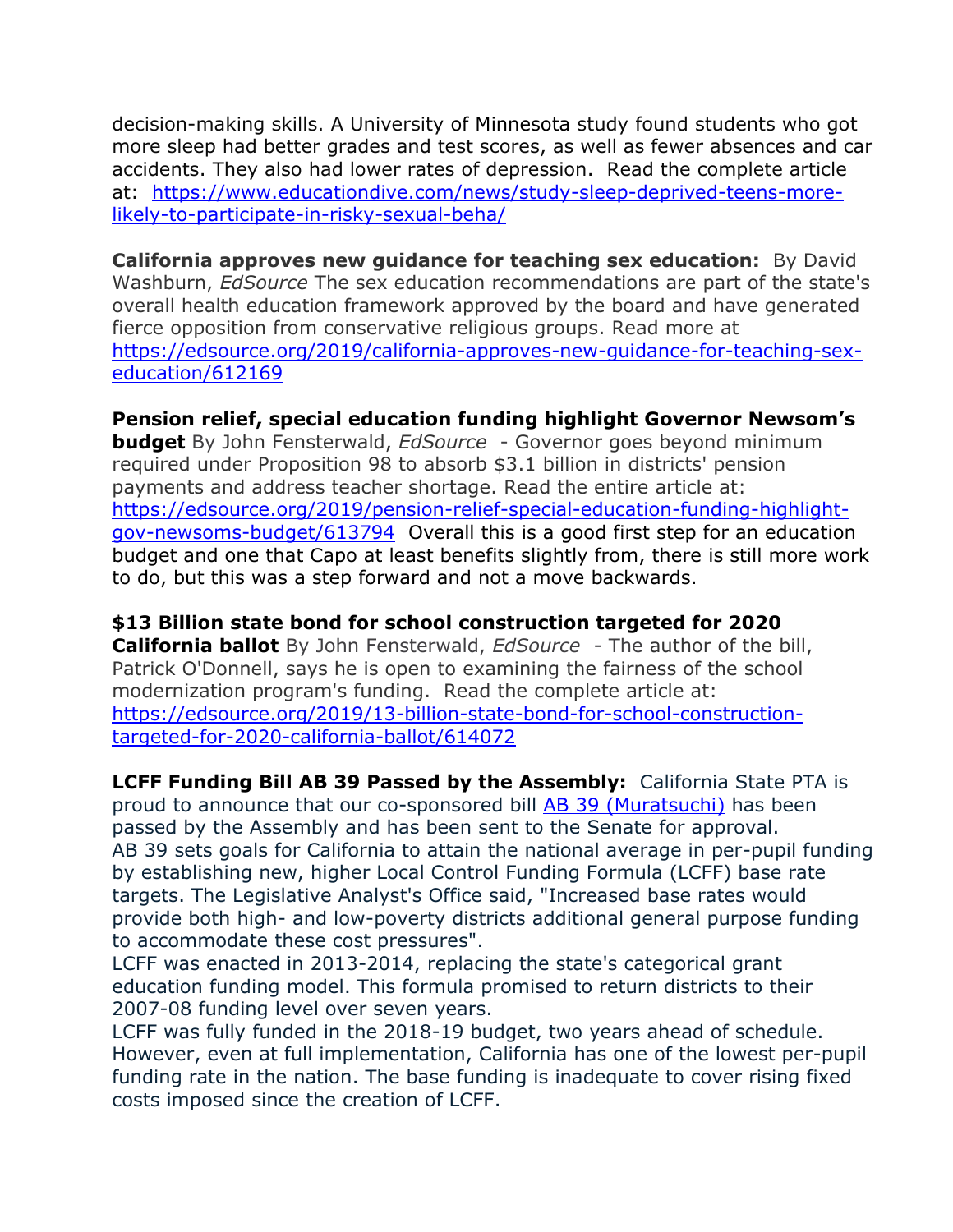AB 39 proposes a \$35 billion increase above the current funding level. The funding increase is to ensure that districts will be able to cover increased fixed costs by dedicating 84% of the funds (approximately \$30 billion) to the Base Grant, which provides the greatest spending flexibility for districts.

#### **PTA Supports More Money for Schools** with the following ideas:

With more and more school districts struggling with their finances, California State PTA supports efforts to increase needed funding for our schools. Below is legislation PTA supports as well as a funding initiative that has qualified for the 2020 ballot.

**Reduce Parcel Tax Vote to 55 Percent** - **SCA 5 (Hill):** A proposed Constitutional amendment that allows a school or community college district to impose, extend or increase a parcel tax by 55 percent voter approval. The present vote requirement is two-thirds. This would make it easier to raise local money for education.

**Increase Corporate Taxes** - **SB 37 (Skinner):** This would set a new floor of 10.84 percent as the state income tax rate for the top 0.2 percent of companies that do business in California. It would also add progressive increases to the large corporate tax rate based on the disparity between the company's executive pay and its average worker pay. These would generate about \$5.5 billion annually.

**Oil Industry Levy** - **SB 246 (Wieckowski):** This would bring California in line with every other major oil producing state by imposing an oil and gas severance tax. This would generate an estimated \$900 million annually.

**Review of Tax Expenditures** - **SB 468 (Jackson):** This will establish the California Tax Expenditure Review Board as an independent body to comprehensively assess major tax expenditures and make recommendations to the legislature. Tax expenditures such as tax credits and deductions impact the General Fund as well as Proposition 98 funding for schools.

#### **Proposition 13 Reform**

California State PTA supports the *Schools and Communities First Initiative* qualified for the 2020 state ballot. This will restore over \$11 billion every year in revenue for our schools and local communities by assessing commercial and industrial property at fair market value. About \$4 billion will go to schools annually.

#### **Tax Conformity**

As a member of the Education Tax Coalition, PTA urges the legislature to closely examine the many tax changes passed by Congress and the Trump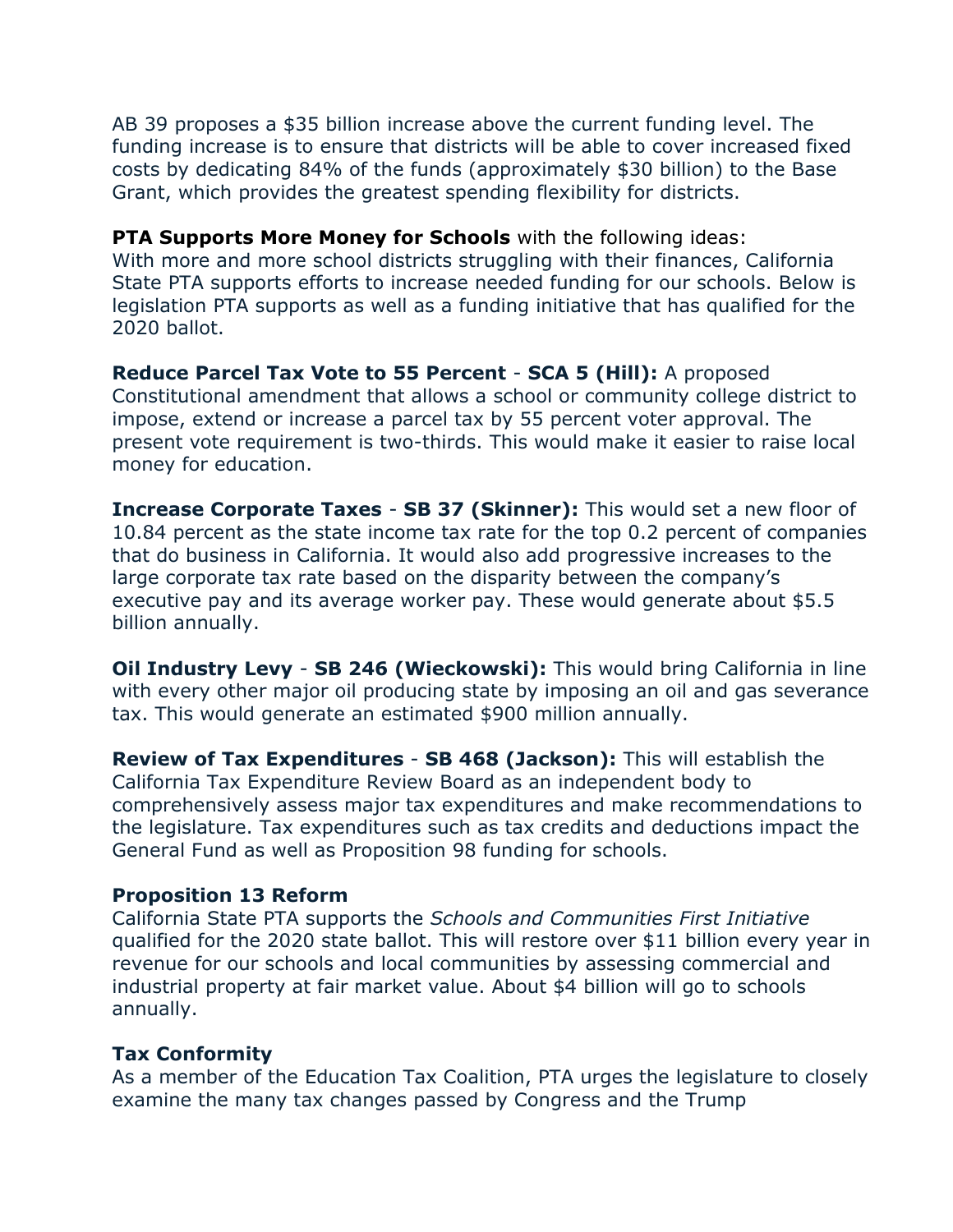Administration in the Tax Cut and Jobs Act. We urge support of conformity regarding business and corporation taxes, which would result in the return of \$2 billion to the General Fund.

Learn more about California State PTA's advocacy efforts and how we take positions on legislation at [www.capta.org/advocacy.](http://capta.benchurl.com/c/l?u=8C7FAF2&e=E5ECB7&c=4592C&t=0&l=2619006E&email=TepeYfBsuqqthho6K9B9EXzBjzlZ2TJR&seq=1)

#### **California's complex formulas limit options to close funding gap** By Jennifer Imazeki for EdSource - The solution for schools isn't as simple as passing a new tax, researcher says. Read the complete article at [https://edsource.org/2019/californias-complex-formulas-limit-options-to-close](https://edsource.org/2019/californias-complex-formulas-limit-options-to-close-funding-gap/612634)[funding-gap/612634](https://edsource.org/2019/californias-complex-formulas-limit-options-to-close-funding-gap/612634)

# **The California lottery, public schools and the mystery of the 'missing'**

**money** by Steve Lopez, LA Times – A well written article on how lottery money is used in public education and the reality that it was never meant to be a major funding source for public education, that was only the marketing tool used to "sell" it to the voters in 1984. Read the complete article at

[https://www.latimes.com/local/california/la-me-lopez-lottery-schools](https://www.latimes.com/local/california/la-me-lopez-lottery-schools-funding20190619-story.html?_amp=true)funding20190619-story.html? amp=true

### **LAO Report: [Creating an Integrated Education Data System](file:///C:/Users/myshe/AppData/Local/Temp/eud55.htm)**

California's education segments collect large amounts of data about their students but their data systems generally are not connected. The governor has proposed \$10 million in one-time funding for the development of an integrated data system. This report from the Legislative Analyst's Office reviews the governor's proposal and suggests an alternative approach. <https://lao.ca.gov/Publications/Report/4026>

# **Governor Newsom proposes tighter rules on Charter School enrollment**

By John Fensterwld, *EdSource* - Critics complain some California charter schools screen out students with disabilities and academically struggling students. Read the entire article at: [https://edsource.org/2019/gov-newsom-proposes-tighter](https://edsource.org/2019/gov-newsom-proposes-tighter-rules-on-charter-school-enrollment/612556)[rules-on-charter-school-enrollment/612556](https://edsource.org/2019/gov-newsom-proposes-tighter-rules-on-charter-school-enrollment/612556)

#### **Interactive Map: California's chronically absent students in 2017-2018 -**

By Yuxuan Xie, *EdSource* - View EdSource's interactive map showing the chronic absenteeism rates for school districts across California. The highest rates are clustered in rural areas. See the map at

[https://edsource.org/2019/interactive-map-californias-chronically-absent](https://edsource.org/2019/interactive-map-californias-chronically-absent-students-in-2017-18/613074)[students-in-2017-18/613074](https://edsource.org/2019/interactive-map-californias-chronically-absent-students-in-2017-18/613074) As a hint the rate was 8.8% for Capistrano Unified…..

**California charter, private schools report lower vaccination rates than public schools** by Diana Lambert and Daniel J. Willis – Charter and private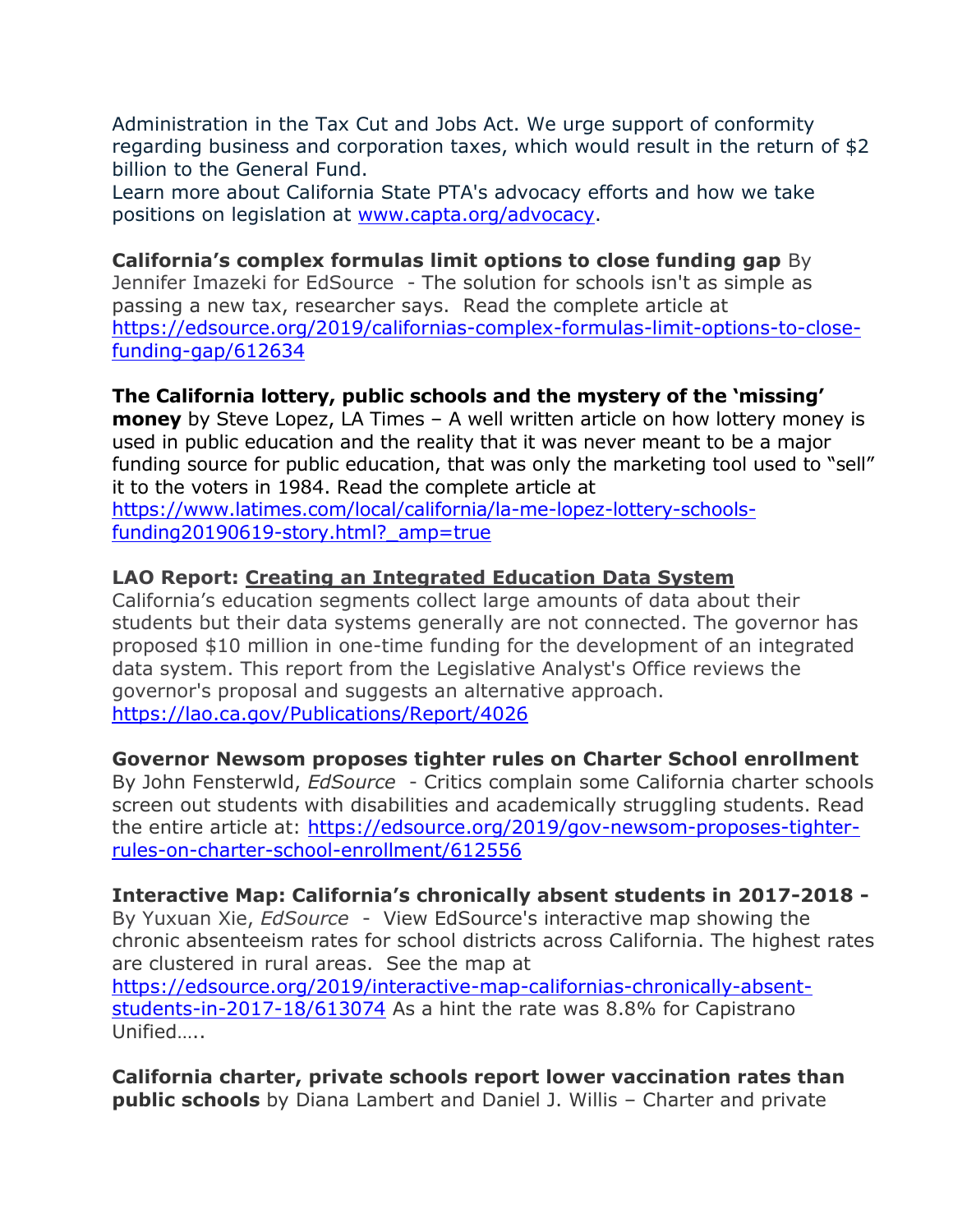schools dramatically lag behind public schools in the percentage of students vaccinated for contagious diseases. Read the entire article at: [https://edsource.org/2019/california-charter-private-schools-report-lower](https://edsource.org/2019/california-charter-private-schools-report-lower-vaccination-rates-than-public-schools/)[vaccination-rates-than-public-schools/](https://edsource.org/2019/california-charter-private-schools-report-lower-vaccination-rates-than-public-schools/)

**Interactive map: California schools with low vaccination rates** – Health experts recommend that at least 95% of kindergartners at a school be up-todate with required vaccinations. Check out vaccination rates at your California school. Take a moment to check out the map and see how the schools in CUSD fair for vaccination rates: [https://edsource.org/2019/interactive-map-california](https://edsource.org/2019/interactive-map-california-schools-with-low-vaccination-rates/615883)[schools-with-low-vaccination-rates/615883](https://edsource.org/2019/interactive-map-california-schools-with-low-vaccination-rates/615883)

### **At the National Level:**

**Map: How Much Money Each State Spends Per Student** by EdWeek [https://www.edweek.org/ew/collections/quality-counts-2019-state](https://www.edweek.org/ew/collections/quality-counts-2019-state-finance/map-per-pupil-spending-state-by-state.html)[finance/map-per-pupil-spending-state-by-state.html](https://www.edweek.org/ew/collections/quality-counts-2019-state-finance/map-per-pupil-spending-state-by-state.html) A look at per student spending across the USA. These are averaged numbers across a state, so you don't see the range of spending differences that happen even within a single state.

**Twice Exceptional, Doubly Disadvantaged? How Schools Struggle to Serve Gifted Students with Disabilities** by Rachel Blustain Parents say it's often impossible to find schools to educate bright kids who have disabilities. Now some are fighting to change that Read the entire article at: [https://hechingerreport.org/twice-exceptional-doubly-disadvantaged-how](https://hechingerreport.org/twice-exceptional-doubly-disadvantaged-how-schools-struggle-to-serve-gifted-students-with-disabilities/)[schools-struggle-to-serve-gifted-students-with-disabilities/](https://hechingerreport.org/twice-exceptional-doubly-disadvantaged-how-schools-struggle-to-serve-gifted-students-with-disabilities/)

# **Twice Exceptional Students excel with resources tailored to their needs**

By Amelia Harper "Twice exceptional" – or  $2e$  – students are those with higher than average academic aptitude as well as other identifiable needs such as ADHD, mild forms of autism, dyslexia or other challenges that interfere with their learning in the same way as their peers. And because of that mix of factors, schools often struggle to find ways to meet these students' needs within classroom settings normally offered, according to The Hechinger Report. Read the entire article at: [https://www.educationdive.com/news/twice-exceptional](https://www.educationdive.com/news/twice-exceptional-students-excel-with-resources-tailored-to-their-needs/)[students-excel-with-resources-tailored-to-their-needs/](https://www.educationdive.com/news/twice-exceptional-students-excel-with-resources-tailored-to-their-needs/)

**Preschool for children with disabilities works, but federal funding for it is plummeting** by Jackie Mader – Special education programs for preschoolers with disabilities are required by law. But as the number of students needing services has doubled, funding per child has decreased 40% in two decades. Read the complete article at: [https://hechingerreport.org/preschool-for](https://hechingerreport.org/preschool-for-children-with-disabilities-works-but-federal-funding-for-it-is-plummeting/)[children-with-disabilities-works-but-federal-funding-for-it-is-plummeting/](https://hechingerreport.org/preschool-for-children-with-disabilities-works-but-federal-funding-for-it-is-plummeting/) On a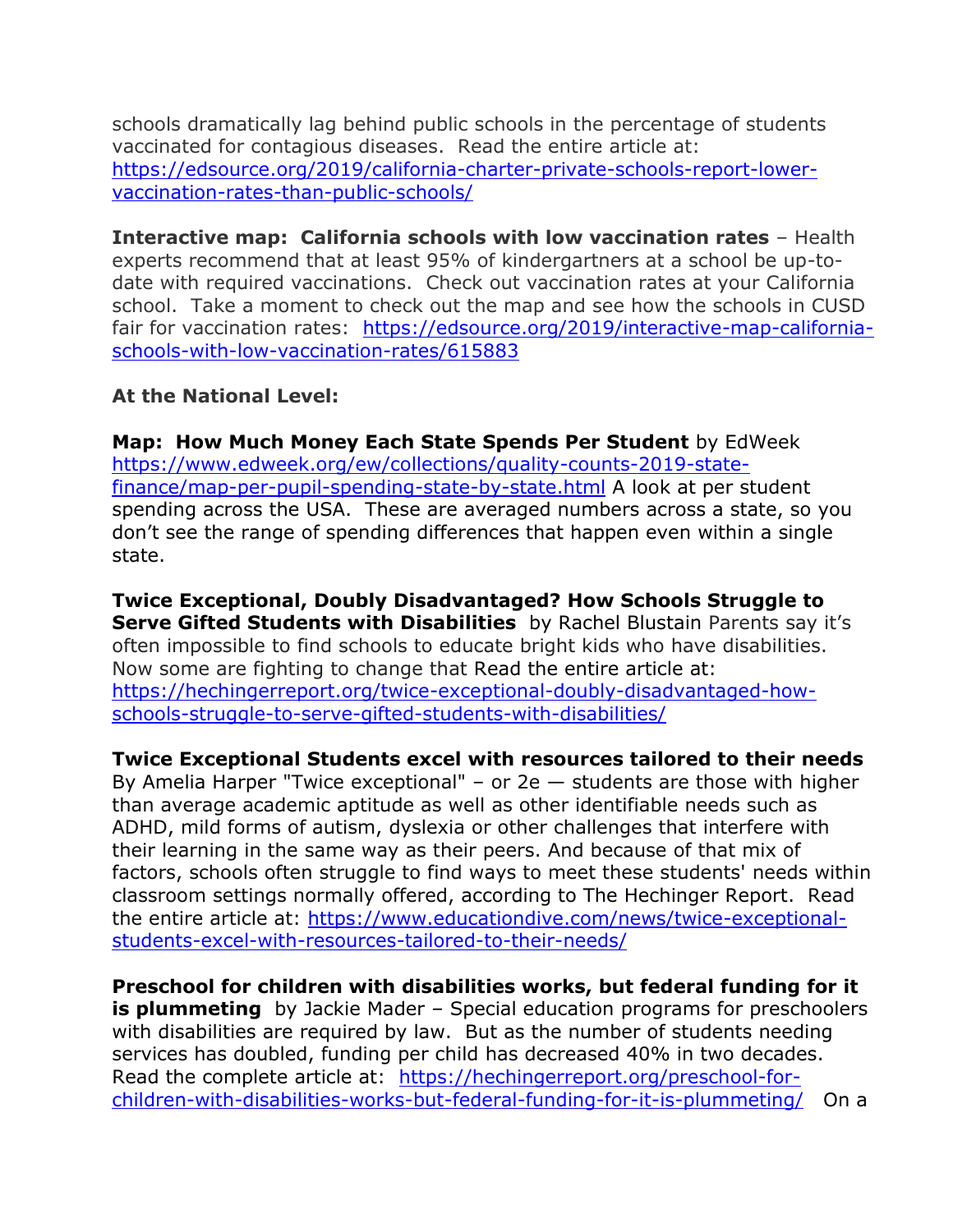side note – in the June budget for California there was a line item to fund preschool for special education students for the first time ever. CUSD is benefitting by more funds into our district to help pay for these critical programs.

**How we turned around our student tardy numbers** by John Reiels When students are tardy, they miss valuable instruction time, when teachers are having to stop what they are doing to manually take attendance or update attendance, all students lose instructional minutes. Here is an interesting solution one district implemented to improve attendance. [https://www.eschoolnews.com/2019/05/14/turned-around-student-tardy](https://www.eschoolnews.com/2019/05/14/turned-around-student-tardy-numbers/)[numbers/](https://www.eschoolnews.com/2019/05/14/turned-around-student-tardy-numbers/)

**Emerging teen health dangers spark lawsuits against Juul** by Amerlia Harper - Earlier marketing campaigns used social media sites popular with teens and promoted fruit and dessert-flavored Juul pods for use in devices that mimic thumb-drives, but Juul Labs denies accusations their products were marketed to underage users. And though it has stopped selling flavored pods, a different company is now selling Juul-compatible flavored pods under the name "Mr. Fog," which bear the Juul trademark, one of the attorneys involved in the lawsuit noted in the article. Read the complete article at: [https://www.educationdive.com/news/emerging-teen-health-dangers-spark](https://www.educationdive.com/news/emerging-teen-health-dangers-spark-lawsuits-against-juul/)[lawsuits-against-juul/](https://www.educationdive.com/news/emerging-teen-health-dangers-spark-lawsuits-against-juul/)

**Incorporating mindfulness reduces anxiety, boosts focus for students and teachers** by Lauren Barack - Schools are looking for ways to bring mindful practices like reflection into curriculum. These tools can help students [identify](https://www.educationdive.com/news/what-makes-some-sel-programs-more-successful-than-others/528109/) and regulate their own emotions, reduce [anxiety](https://www.educationdive.com/news/meditation-at-schools-can-benefit-both-learning-and-behavior/531942/) around things like testing — for both students and teachers — while also improving focus. Additionally, they can aid in the development of social-emotional learning (SEL) skills, including empathy and compassion. Read the full article at: [https://www.educationdive.com/news/incorporating-mindfulness-reduces](https://www.educationdive.com/news/incorporating-mindfulness-reduces-anxiety-boosts-focus-for-students-and-te/)[anxiety-boosts-focus-for-students-and-te/](https://www.educationdive.com/news/incorporating-mindfulness-reduces-anxiety-boosts-focus-for-students-and-te/)

**Cyberbullying growing despite efforts to curb it** by Shawna De La Rosa - Cyberbullying continues to increase despite educators' efforts to prevent it. The number of reported incidents rose from 11.5% to 15.3% between 2015 and 2017, according to U.S Department of Education data reported by EdScoop. Read the entire article at: [https://www.educationdive.com/news/cyberbullying](https://www.educationdive.com/news/cyberbullying-growing-despite-efforts-to-curb-it/)[growing-despite-efforts-to-curb-it/](https://www.educationdive.com/news/cyberbullying-growing-despite-efforts-to-curb-it/)

#### **From the National PTA:**

National PTA has taken a position on a number of bills currently being debated in the 116th Congress. Some notable bills include: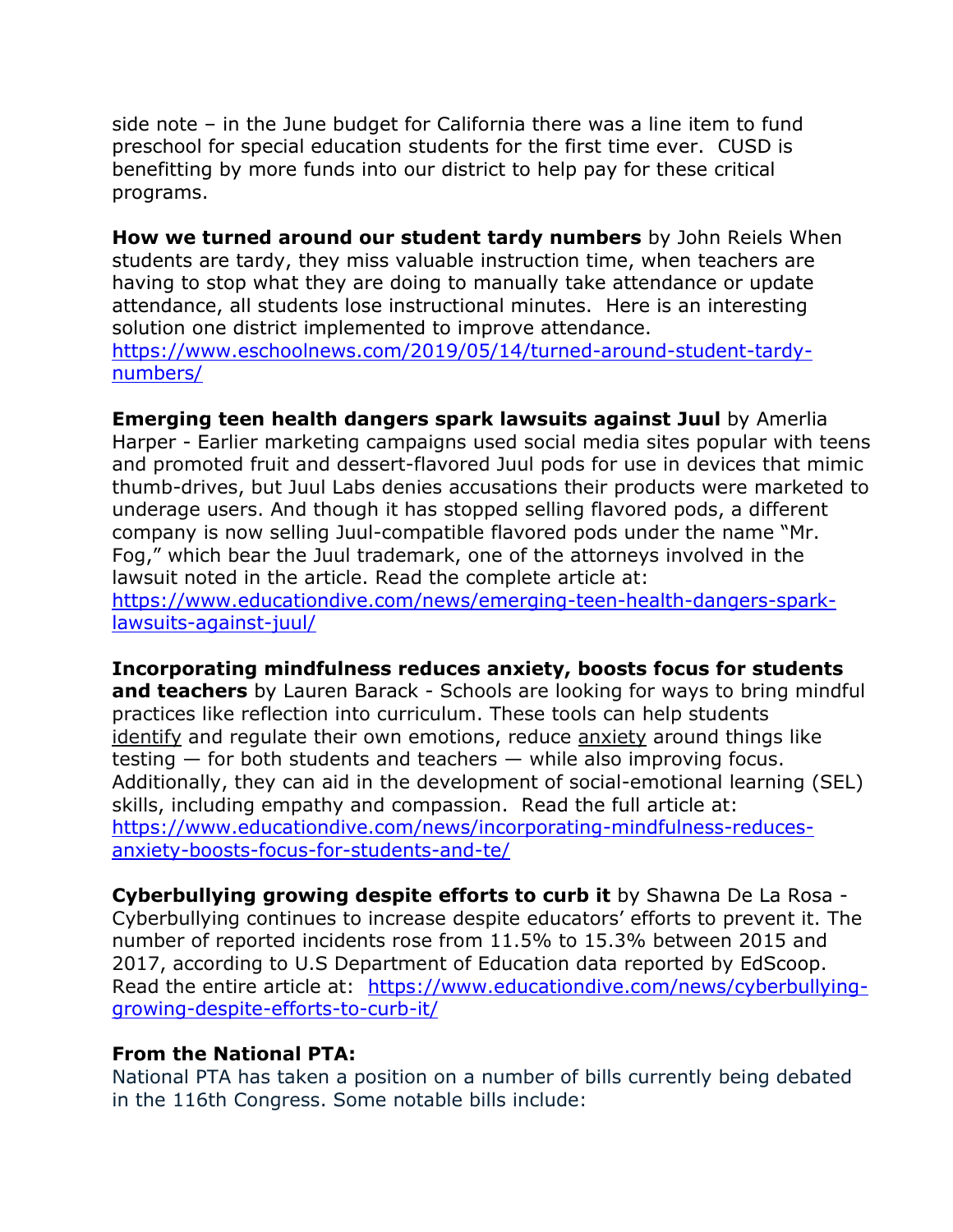- **HR5 Equality Act (SUPPORT)** This bill prohibits discrimination based on sex, sexual orientation and gender identity in areas including public accommodations and facilities, education, federal funding, employment, housing, credit and the jury system. Specifically, the bill defines and includes sex, sexual orientation and gender identity among the prohibited categories of discrimination or segregation.
- **HR 2021 Investing For The People Act of 2019 (SUPPORT)** This bill increases discretionary spending limits, modifies the procedures for enforcing the limits and establishes budget enforcement procedures in the House of Representatives for Fiscal Year 2020. The bill increases both the defense and nondefense discretionary spending limits for FY2020 and FY2021. It also modifies the procedures for enforcing the spending limits to limit adjustments for funding designated for Overseas Contingency Operations/ Global War on Terrorism, allow specified adjustments for Internal Revenue Service enforcement activities and the 2020 Census and modify the sequestration process.
- **HR8 Bipartisan Background Checks Act of 2019 (SUPPORT)** This bill, along with a similar Senate bill (S42), seek to close a loophole in the background check process. This bill has already passed the House.

California State PTA has also taken positions on some federal legislation this term. [Click here for the complete list.](http://capta.benchurl.com/c/l?u=8C8DB30&e=E602B3&c=4592C&t=0&l=2619006E&email=TepeYfBsuqqthho6K9B9EXzBjzlZ2TJR&seq=1) Some highlights include:

- **HR 330 The Climate Solutions Act of 2019 (SUPPORT)** This bill encourages strong renewable energy standards by requiring that 100 percent of electricity sold in the United States be generated from renewable sources by 2035. It will also aggressively target greenhouse gases by requiring such emissions to be 80 percent below 1990 levels by 2050. It also creates a national energy efficiency standard. Rep. Lieu has long been active in fighting climate change, having introduced versions of the Climate Solutions Act in both the 114th and 115th Congress.
- **HR 1395 Youth Mental Health Services Act of 2019 (SUPPORT)** This bill will amend the Elementary and Secondary Education Act of 1965 to improve mental health services for students. Specifically, it identifies and disseminates best practices for mental health first aid, assists in the establishment and implementation of emergency planning and establishes or identifies agreements with local agencies to improve coordination of services.

**National PTA Endorses the Smoke-Free Schools Act of 2019 -** Introduced by Senators Tom Udall (D-NM) and Mitt Romney (R-UT), the Smoke-Free Schools Act seeks to address the surge of e-cigarettes and other Electronic Nicotine Delivery Systems (ENDS) over the past few years by explicitly prohibiting their use in educational and childcare facilities that receive federal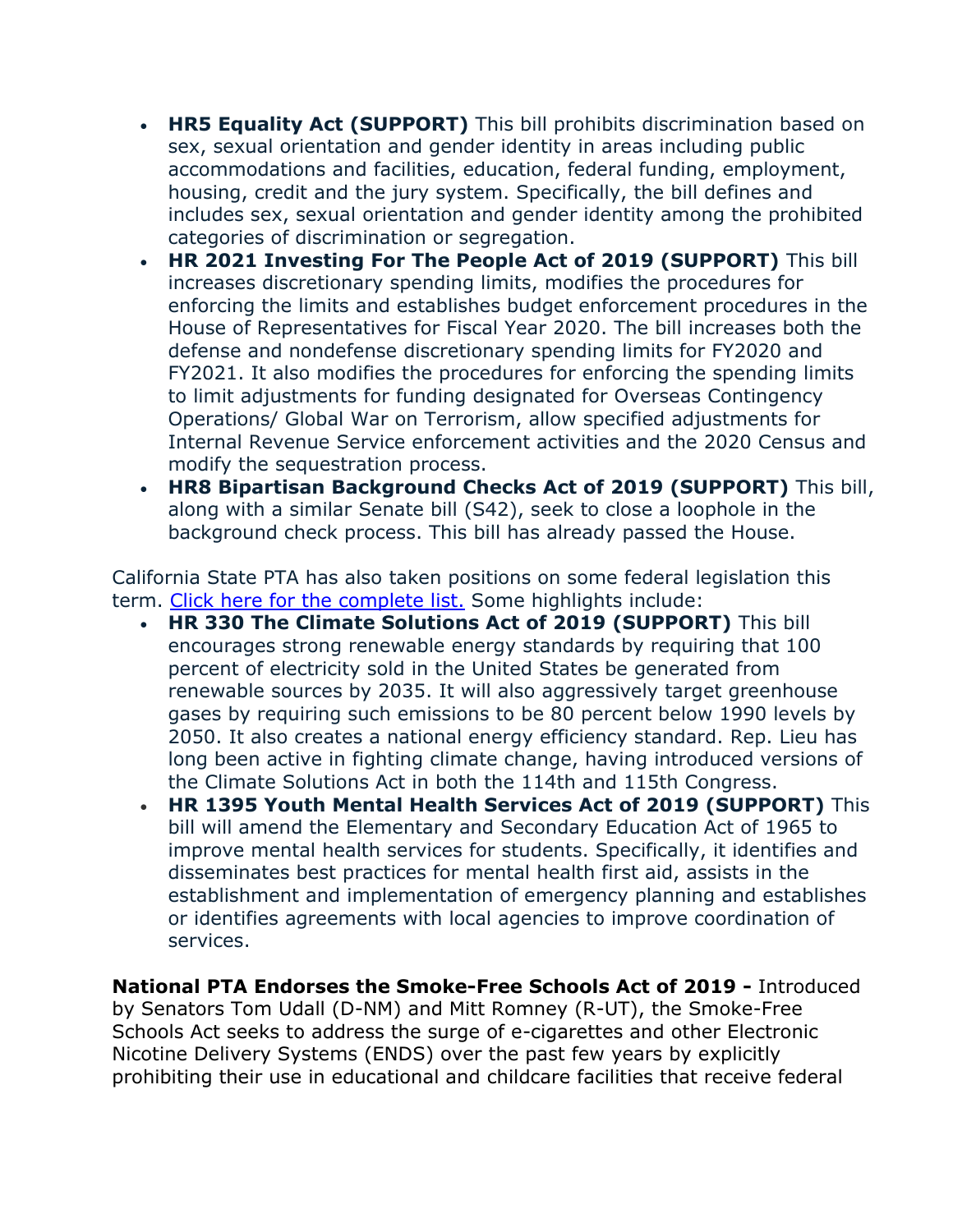funding. National PTA believes that every child deserves to attend school free from the dangers of e-cigarettes and other harmful ENDS.

**How to Talk to Your Kids About Sex Ed** by the National PTA - Many parents assume that puberty is the time to have "The Talk" with kids, but the basics should start as early as grade school! Learn ways to start having this conversation with your kids. Read the complete article at: <https://ptaourchildren.org/how-to-talk-to-young-kids-about-sex-ed/>

# **Advocacy letters for National PTA:**

Please visit the Take Action site [https://www.pta.org/home/advocacy/take](https://www.pta.org/home/advocacy/take-action)[action](https://www.pta.org/home/advocacy/take-action) to send a letter to your Congress members on the issues of the day/week/month. Here you can keep up-to-date on the latest issues the National PTA is supporting or opposing.

The 116<sup>th</sup> Congress is considering the following legislation items. The National PTA is supporting (green checkmarks) or opposing (red x) the following items:

# **Child Health and Safety**

Ø H.R. 5: Equality Act | 116th Congress (2019-2020) Ö H.R. 662: REACH Act | 116th Congress (2019-2020) Ø H.R. 852: Get the Lead Out of Schools Act | 116th Congress (2019-2020) Ø H.R. 2311: Anti-Lunch Shaming Act of 2019| 116th Congress (2019-2020) H.R. 3451: To protect children affected by immigration enforcement actions Ø 116th Congress (2019-2020)

H.R. 3452: To amend part E of title IV of the Social Security Act to ensure that immigration status alone does not disqualify a parent, legal guardian, or relative from being a placement for a foster child, to authorize discretion to a State, county, or other political subdivision of a State to delay filing for termination of parental rights in foster care cases in which an otherwise fit and willing parent or legal guardian has been deported or is involved in (including detention Ø pursuant to) an immigration 116th Congress (2019-2020)

H.R. 4019: To protect and educate children about the dangers of e-cigarettes and other electronic nicotine delivery systems, and for other purposes 116th Congress (2019-2020)

S. 788: A bill to prohibit discrimination on the basis of sex, gender identity, and sexual orientation, and for other purposes | 116th Congress (2019-2020) S. 1119: A bill to amend the Richard B. Russell National School Lunch Act to prohibit the stigmatization of children who are unable to pay for meals| 116th Congress (2019-2020) Ø

S.1832: A bill to protect and educate children about the dangers of e-cigarettes and other electronic nicotine delivery systems and for other purposes 116th Ø Congress (2019-2020) ◙

S. 2097: Protecting Sensitive Locations Act 116th Congress (2019-2020)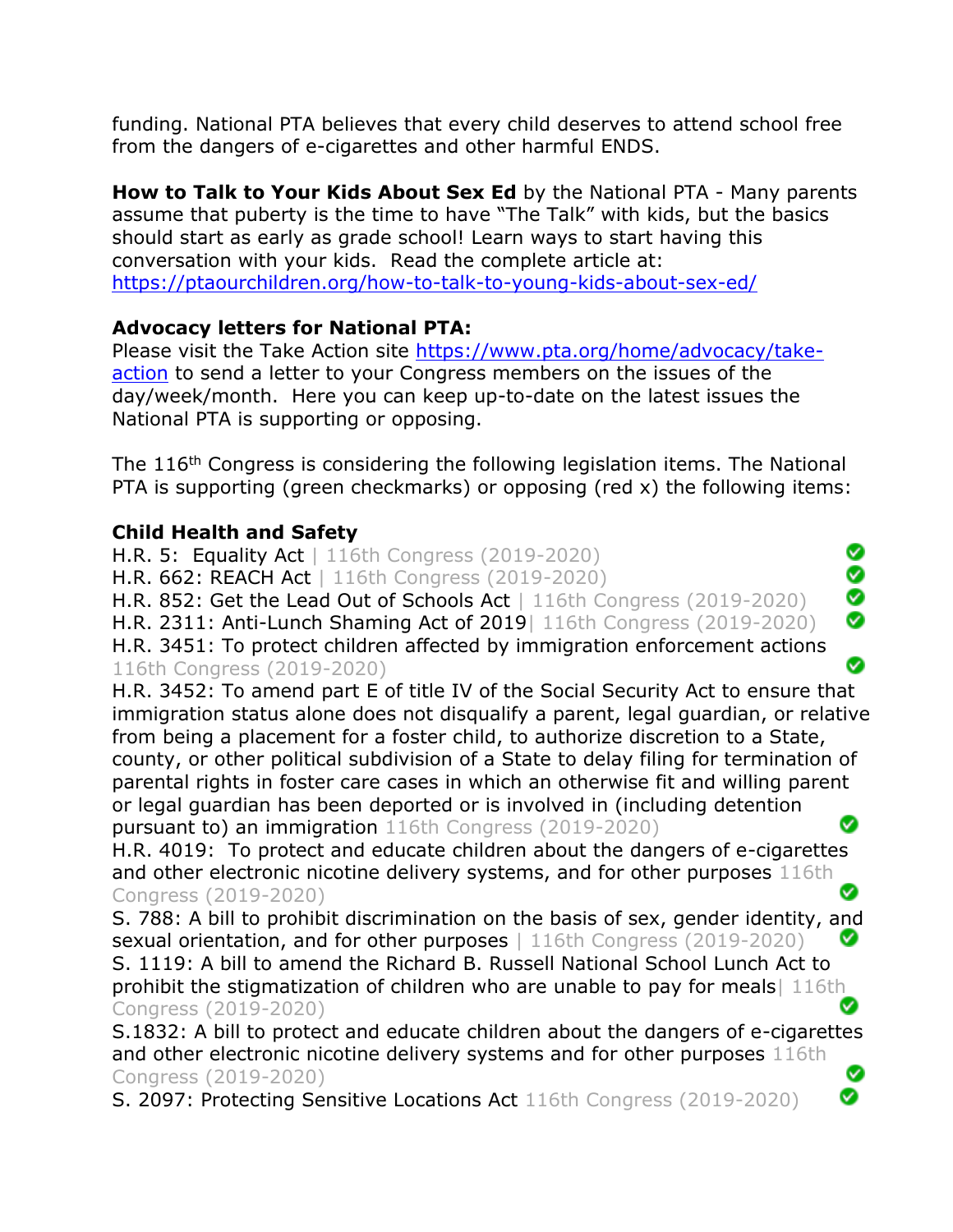#### **Education Technology and Student Data Privacy** H.R. 1693: To require the Federal Communications Commission to make the provision of Wi-Fi access on school buses eligible for E-rate support|116th Ø Congress (2019-2020) S. 558: CAMRA Act| 116th Congress (2019-2020) ☎ S.738: A bill to require the Federal Communications Commission to make the provision of W-Fi access on school buses eligible for E-rate support |116th Ø Congress (2019-2020) S.1167: A bill to require the Assistant Secretary of Commerce for Communications and Information to establish a State Digital Equity Capacity Grant Program, and for other purposes | 116th Congress (2019-2020) **Elementary and Secondary Education** H.R. 69: Ending Common Core and Expanding School Choice Act| 116th Congress (2019-2020) ❸ H.R. 865: To provide for the long-term improvement of public school ❤ facilities, and for other purposes. | 116th Congress (2019-2020) Ø S. 5: Educational Opportunities Act. | 116th Congress (2019-2020)  $\bullet$ S. 213: A bill to amend the SOAR Act. | 116th Congress (2019-2020) S. 235: Teachers Are Leaders Act | 116th Congress (2019-2020) S. 266: A bill to provide for the long-term improvement of public school Ø facilities, and for other purposes. | 116th Congress (2019-2020) S. 579: A bill to provide grants to eligible local educational agencies to help public schools reduce class size in the early elementary grades, and for other Ø purposes. | 116th Congress (2019-2020) S. 1299: A bill to amend the Elementary and Secondary Education Act of 1965 to provide grants to local educational agencies to encourage girls and underrepresented minorities to pursue studies and careers in STEM fields 116th Ø Congress (2019-2020) **Federal Investments in Education** H.R. 2021: To amend the Balanced Budget and Emergency Deficit Control Act of 1985 and to establish a congressional budget for fiscal year 2020. | 116th Ø Congress (2019-2020) H.R. 2315: To require full funding of part A of title 1 of the Elementary and Secondary Education Act of 1965 and the Individuals with Disabilities Act. | Ø 116th Congress (2019-2020) Ø H.R. 3647: Impact Aid Infrastructure Act 116th Congress (2019-2020) S.1172: A bill to require full funding of part A of title 1 of the Elementary and Secondary Education Act of 1965 and the Individuals with Disabilities Act | Ø

116th Congress (2019-2020)